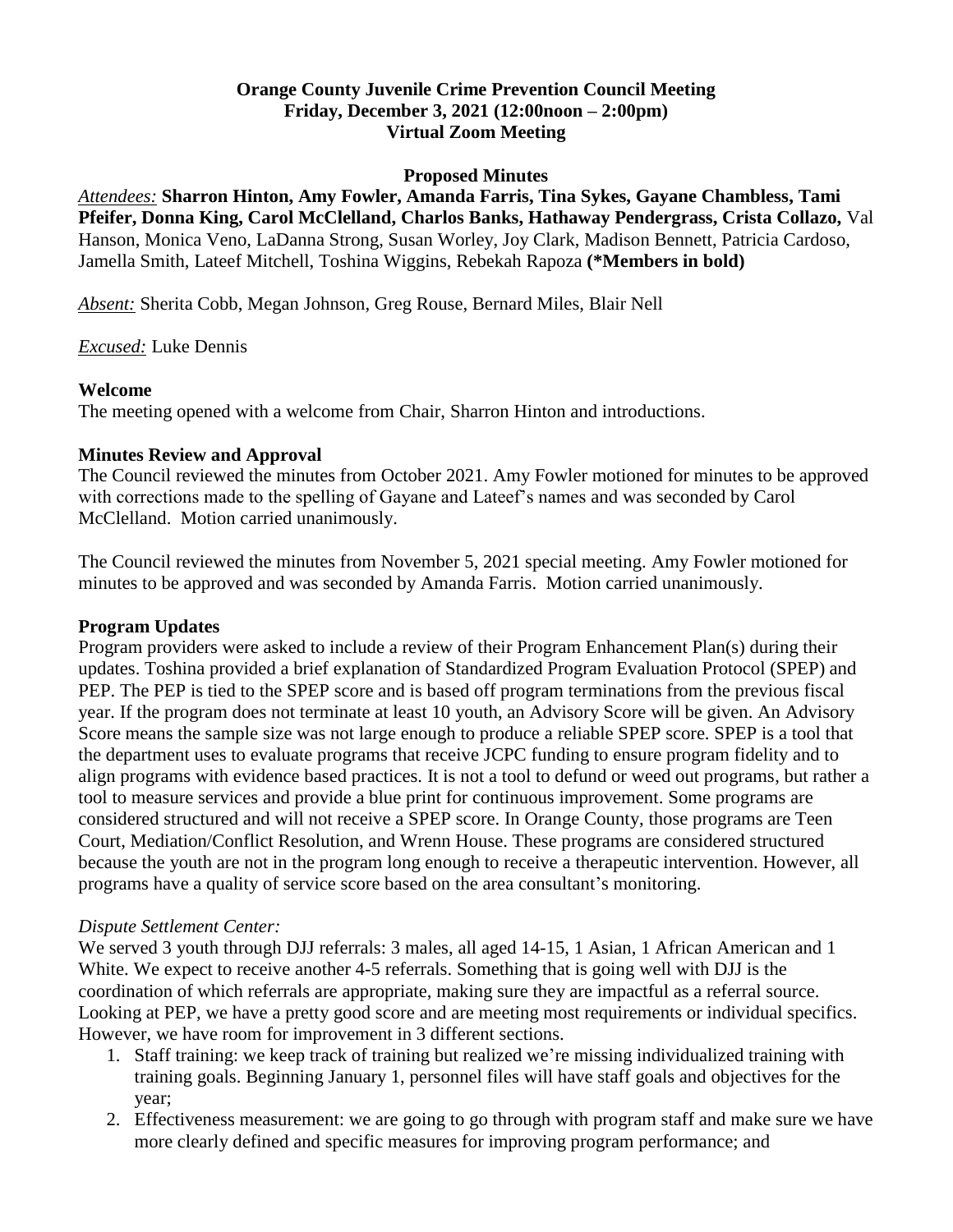3. Employee evaluations: all staff yearly evaluations are done in June at the end of the fiscal year. We realized we did not have comprehensive employee evaluations, including questions involving specific JCPC program adherence. Francis will revise the evaluation process to make sure they include JCPC specific program questions.

Val introduced two new staff: Joy and Monica, new Restorative Practices Associate and Community Engagement Associate.

#### *The Exchange Club:*

PEP review: The first two scores are not really something they can control, but will continue to provide quality service thorough monitoring of compliance in supervision and making sure client charts are up to date. Will also be checking/monitoring NC Allies very frequently. Received an 8 out of 10 for Duration points. They are going to ensure clients understand expectations of finishing all weeks of classes. Some started and never finished, so we will ensure all clients know from the beginning that they need to attend and finish all weeks of classes. We will continue meeting at the church; due to Covid they were a bit hesitant but plans have been worked out. Families are still hesitant due to Covid, so we will be scheduling more virtual sessions. Contact hours is at 8 out of 10. Improvements will occur as operations can go back to normal now. Risk Tier received 2 out of 12. The rating must be accepted from JJ referral, but for non-JJ referrals, will interview both clients and referring sources about all risk factors present, traini program staff on capturing all risk factors present, and program supervisor will audit all risk assessments before finalizing them and putting the assessments in the file.

## *Volunteers for Youth:*

Have served 22 kids in Community Service Program so far this year and 7 in Teen Court. Numbers are still low, but picking up a little bit. Biggest news is Steven Rodriquez, Teen Court Coordinator, has left but they are excited for Jamella Smith, previous Youth Service Coordinator, to be taking his place. Madison Bennet started Monday taking over for Jamella as Youth Service Coordinator. Both participated in Volunteers for Youth programing as kids, Jamella with Girls Group and Madison was with Immigrant Youth Forum for undocumented youth and their allies.

Focusing on Quality of Service PEP scores, both programs are fairly similar with 20 out of 20. We will continue to focus on strengthening training opportunities and also enhancing programs, especially during Covid times when we have to be adaptable and flexible. The Court House is closed to Teen Court again for the month of December but are hoping to reopen for January. So for now, will continue to do what they have been and focus on making it better.

# *Wrenn House:*

Served 2 youth for total of 10 days, not too far from previous fiscal year. Wrenn House is a structure only program so no SPEP score assigned. We did however score a 20 out of 20 for Quality of Service. We are very clear on what is needed to reach those scores and will continue tight oversight of policies and documentation. Staffing is a challenge these days; hard time recruiting for open positions and currently coming up with different strategies for hiring. We are addressing vacancies by pulling staff from other programs and having staff help in all areas. We are keeping everyone as safe as possible by developing good protocol for mask wearing and social distancing. A few individuals have tested positive but we were able to minimize spread. Testing is performed at intake and unvaccinated staff must submit weekly testing. Continuing our ongoing efforts to improve outreach, Haven House has the ability for young people to connect through a platform with live texting or chat. This was quietly launched during Covid due to concerns of not being able to do a lot of in person. It is still rolling out and every child discharged is given this information so they may stay in contact if and whenever needed.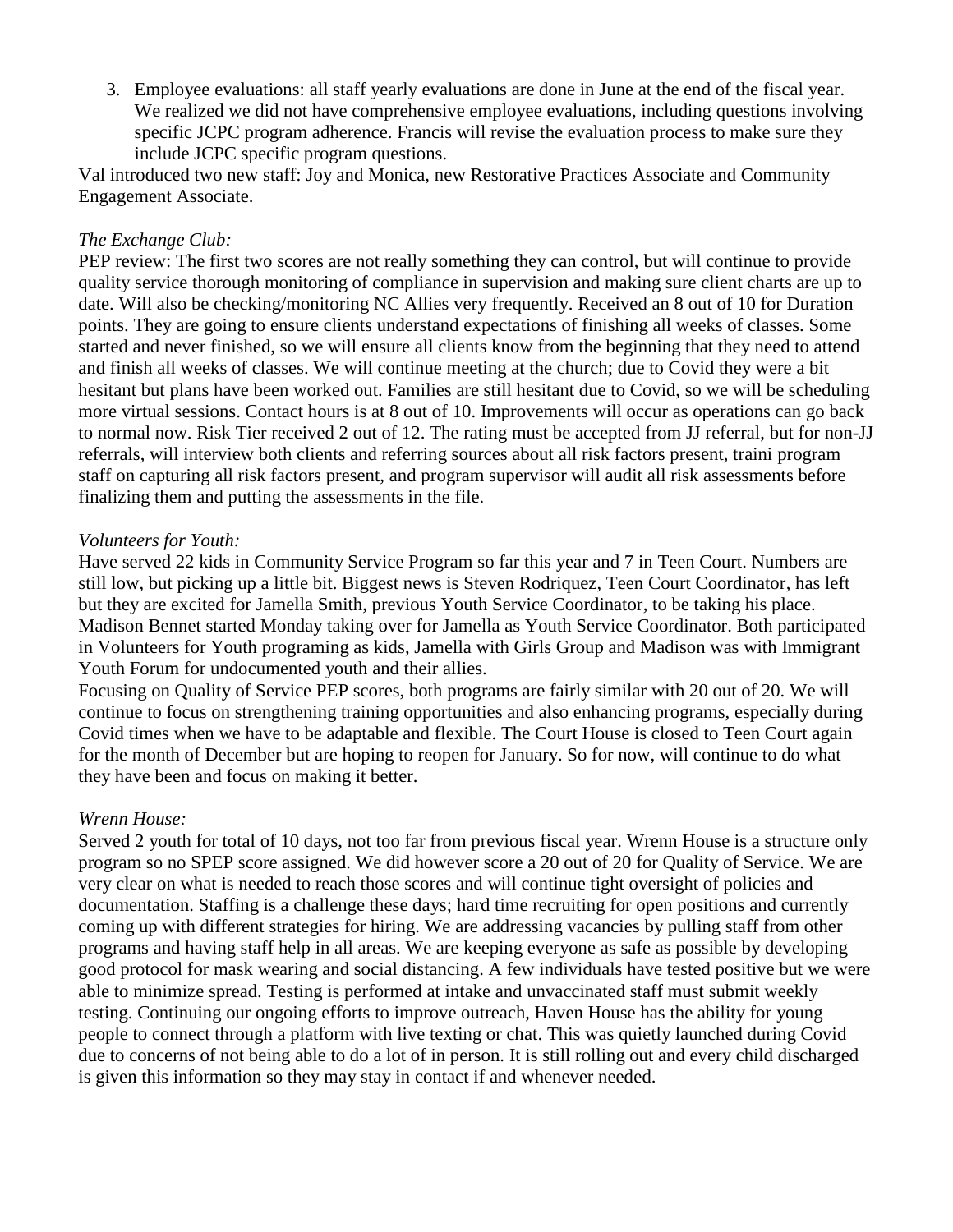# **JCPC Business**

## *Funding Committee:*

The committee received two additional requests for unallocated funds and are recommending them to the council for approval. Dispute Settlement Center is requesting \$2,251.52 to attend a conference/training and Wrenn House is requesting \$12,551 for remodeling and to address salary increases.

Carol McClelland made a motion to accept Dispute Settlement Center request for \$2,251.52 and was seconded by Amanda Farris. Motion passed unanimously.

Carol McClelland made a motion to accept Wrenn House request for \$12,551 and was seconded by Gayane Chambless. Motion passed unanimously.

The remaining \$10,244.48 in unallocated funds will be returned to the state as there are no additional program needs for this fiscal year and the deadline to allocate funds is almost here.

## *Risk and Needs Committee*: *Gayane Chambless*

The committee met and reviewed the risk and needs data for Orange County compared to previous years and the state average. This helped guide us when reviewing the RFP for next year. *Peer Relationships* were all higher than the state average when looking at regular association with delinquent peers. *Number of Referrals at Intake* data shows that youth coming into contact with JJ had significant more interaction; in the past it was typically the first interaction. Also, this has been increasing over the past few years, not just compared to the state average. *Academic Functioning* is also higher than the state average. The committee discussed students really struggling in school and possibly needing tutoring and mentoring. *Substance Use* is also causing concern with a significant jump over the last few years; those referred to treatment also higher than state average or the status quo in Orange County. *Abuse Neglect History* saw an increase compared to the state average and a decrease locally when looking at those who have support. However, looking at those with no support we see a significant increase of those victims compared to the state average. *Sexual Behaviors* needing to be assessed, status quo in Orange County and slightly higher than the state. *Mental Health Needs* of youth, especially in light of Covid, saw a significant increase and was higher than the state average.

# **Q: Are absolute numbers are also going up or just averages?**

**A:** No one has the info on hand. Amy then points out if these numbers were going up then that would be more worrisome; questions if these absolute numbers actually went down then that would explain these increases. Gayane agrees and requests from Toshina if trend data and absolute numbers can be added to the spreadsheets before they are shared with the group. Toshina will look into it.

*Domestic Violence* is a concern, seeing a definite significant increase. Across the board, we are looking at, adequate family supervision skills; drawing attention to marginal as that is where we have seen the most significant increase. *Family Substance Abuse* is also increasing and when we look at the family drug use, looking at youth can also indicate substance misuse. This has significant concern when compared to the state. When we look at *Family Criminality* we are seeing an increase compared to the state average, bearing in mind other factors, older age populations (16-18) and also raw numbers compared to previous years.

The committee recommends adding *Tutoring and Academic Enhancement* to the list of program types; everything else remains consistent with prior years. A question about including Trauma Informed Care was raised and Gayane recollects this wording is included in the *Clinical Treatment Programs* or *Assessment Programs* sections of the JCPC Program types. Toshina informs this will fall under a clinical program type; discussion on whether it should be listed and where it would be included. Amanda reminds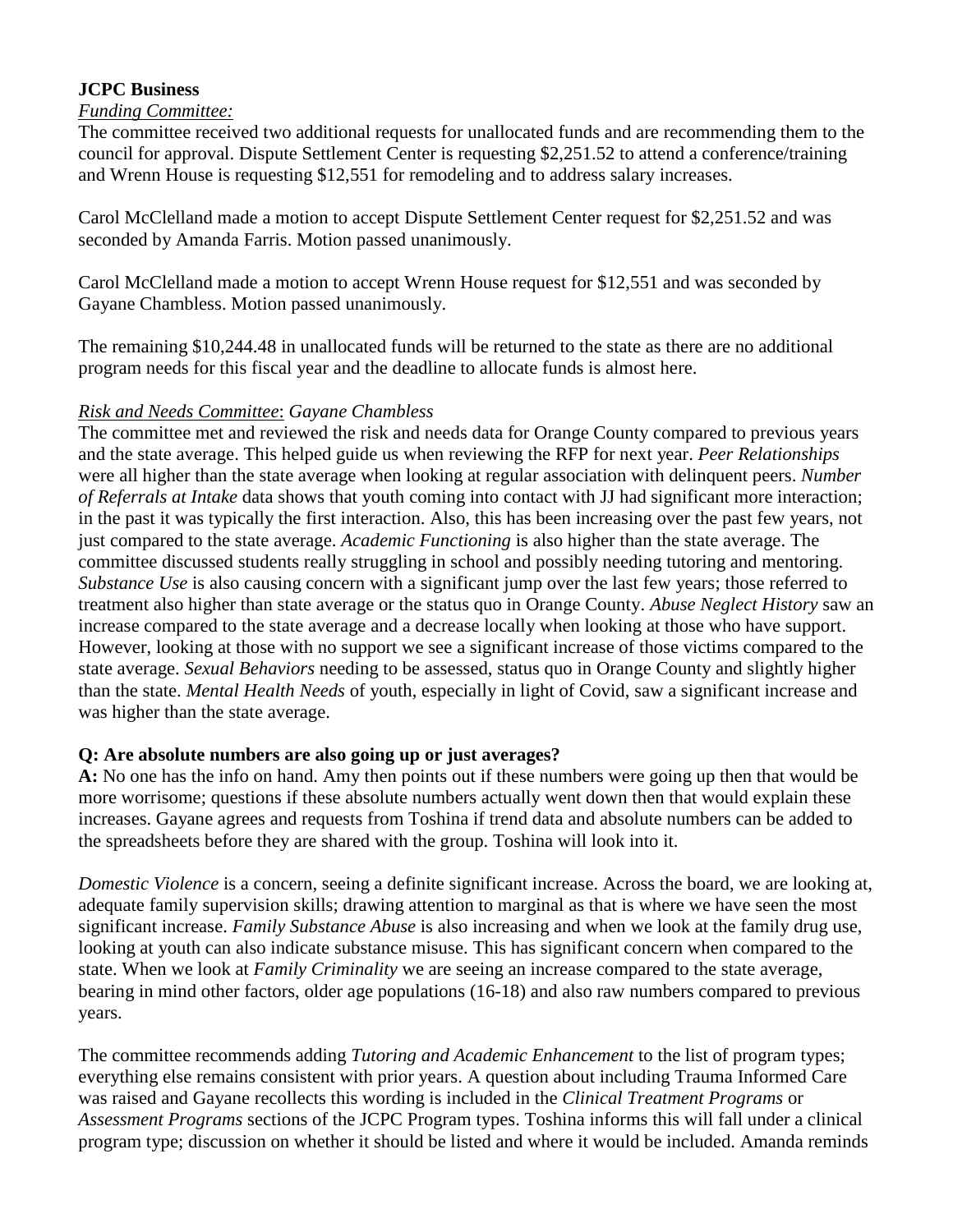the group that adding this would need to be for un/underinsured only as Medicaid resources do cover these services. On past RFPs, it was worded as "Assessment/Treatment Programs for the Un/Underinsured (Including Substance Abuse; Trauma Based Therapy)". However, the county now offers assessment services to any youth in need regardless of insurance status. Council agrees that assessment services are available in the county and focuses the conversation on treatment programs instead. Discussion continues on wording and finally settle on "Individual and Group Counseling, and Substance Abuse Treatment (specifically un/underinsured and trauma-focused)".

Carol McClelland made a motion to accept to approve the RFP as written with the addition of a program type worded "Individual and Group Counseling, and Substance Abuse Treatment (specifically un/underinsured and trauma-focused)" and was seconded by Amanda Farris. Motion passed unanimously.

# *Monitoring Committee:*

At least three volunteers are needed from the Council to for this committee. All necessary documents and instructions will be provided to stay in compliance.

## **Q: How often do they meet?**

**A:** Maybe twice a year, an initial meeting to divvy responsibilities, then each will meet with their assigned program(s) and submit a finalized monitoring report.

Volunteers: Judge Hathaway Pendergrass, Amy Fowler and Carol McClelland. Judge Pendergrass advises the three of them will meet to decide duties.

## *RED Committee:*

After last meeting's guest presentation on the county's One Orange initiative, the Council voted to approve the creation of a *RED Committee*. Members are needed to join this committee.

## **Q: What was the Red Committee?**

**A:** Racial and Ethnic Disparities subcommittee. Toshina states she has been in contact with the RED coordinator at the state level who can provide data for the group and who has been working closely with JCPCs and area consultants to prepare the information. Once she follows up with her she will provide us the information.

## **Q: Is this similar to a previous committee, the Disproportionate Minority Contact? A:** Yes.

#### **Q: Is this for JCPC committee members only or can others participate as well?**

**A:** It is a subcommittee that anyone can potentially volunteer to participate.

Val Hanson believes DSC would like to have rep; they will talk between them and advise. Other volunteers include: Crista Collazo, Donna King, and Amanda Farris.

# **JJ Data Update**

October – 17 juveniles at intake; 30 delinquent complaints; 2 undisciplined complaint; 6 school based complaints; 21 complaints approved for court; 5 complaints diverted; 6 complaints closed; 2 juvenile placed in detention for 35 days; 0 days used at Wrenn House; and 0 YDC admissions.

November – 18 juveniles at intake; 23 delinquent complaints; 5 undisciplined complaint; 10 school based complaints; 9 complaints approved for court; 0 complaints diverted; 0 complaints closed; 3 juvenile placed in detention for 40 days; 0 days used at Wrenn House; and 0 YDC admissions.